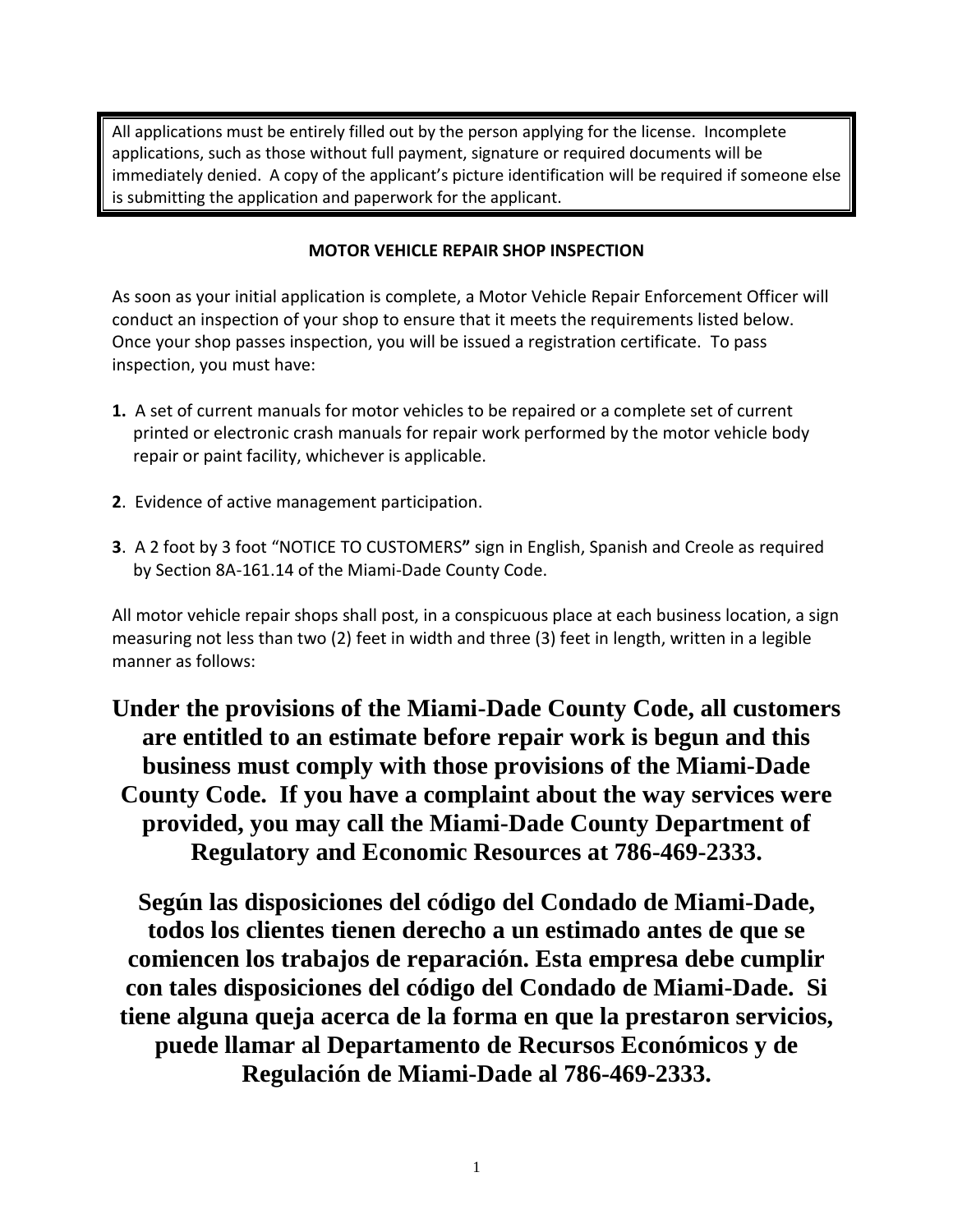# **Dapre Kod lalwa Miami-Dade County tout kliyan ki bay fe yon repesyon nan yon shop, gen dwa ekzije yon estimasyon pri-a avan travay-la komanse. Biznis-la oblije reseckte lawa Miami-Dade County sa-a. Si ou gen plent pou pote sou yo te bay sevis yo, ou met rele Miami-Dade County Depatman pou Resous Regilasyon ak Ekonomik lan nimer 786-469-2333.**

**4.** Equipment, in good working order, as applicable:

#### Department of Regulatory and Economic Resources Office of Consumer Protection (or its Successor) Minimum Specialized Equipment Requirements Pursuant to Sec. 8A-161.34 and Sec. 8A-161.34.1 of the Code

The following minimum equipment requirements, unless otherwise stated, are separate from any other requirements set forth in any other provision of Chapter 8A, Article VIIA of the Code.

## **I. MOTOR VEHICLE MECHANICAL REPAIR FACILITIES – Chapter 8A – Article VIIA**

The following minimum specialized equipment requirements pertain to Motor Vehicle Mechanical Repair Facilities and take effect on the same date this Implementing Order becomes effective.

- A) For Certification Category: Engine Repair
	- 1. Cooling System Pressure Tester
- B) For Certification Category: Engine Performance
	- 1. Diagnostic Data Stream Scanner or any device that is used to communicate with a motor vehicle's computer to determine if any trouble codes are present and to read the output from numerous electrical sensors that feed information to the computer.
- C) For Certification Category: Automatic Transmission
	- 1. Diagnostic Data Stream Scanner or any device that is used to communicate with a motor vehicle's computer to determine if any trouble codes are present and to read the output from numerous electrical sensors that feed information to the computer.
- D) For Certification Category: Steering & Suspension
	- 1. Wheel Alignment Machine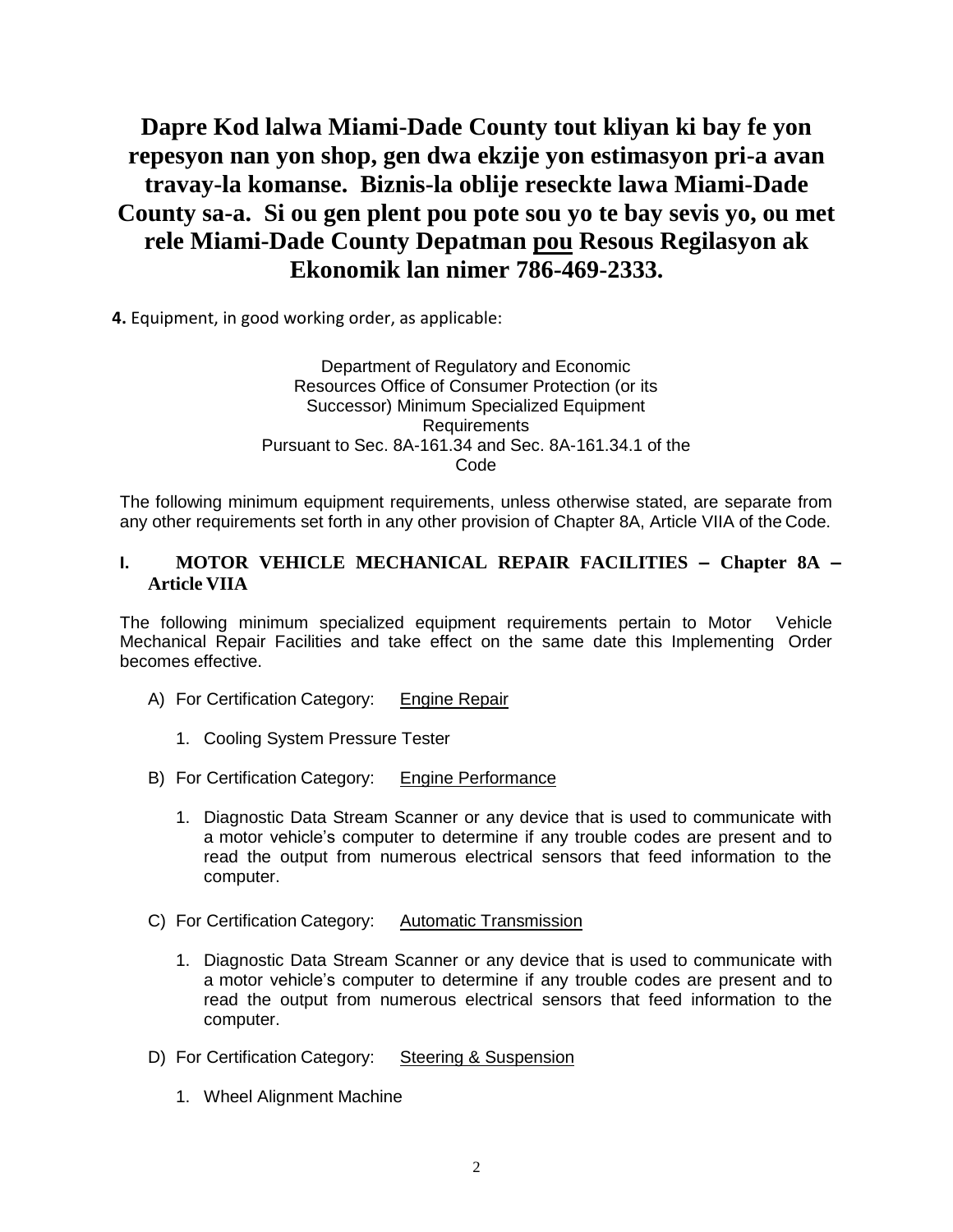- 2. Wheel Balancer
- E) For Certification Category: Brakes
	- 1. Brake Bleeder
- F) For Certification Category: Electrical
	- 1. Battery Charger
	- 2. Digital Multimeter

#### G) For Certification Category: Air Conditioning and Heating

- 1. Recycling or recovery equipment
- 2. Leak detector
- 3. Air-conditioning charging station

## **II. MOTOR VEHICLE BODY REPAIR FACILITIES AND MOTOR VEHICLEPAINT FACILITIES – Chapter 8A – Article VIIA**

The following minimum specialized equipment requirements pertain to Motor Vehicle Body Repair Facilities and Motor Vehicle Paint Facilities take effect on the same date this Implementing Order becomes effective.

- A) For Certification Category: Structural Repair
	- 1. An operable metal inert gas welder (MIG).
	- 2. An ability to raise (lift, rack or bench) motor vehicles for inspection.
	- 3. Source of dimensions covering frames, upper body dimensions and wheel alignment specifications (blueprints) for the types of motor vehicles upon which repair work will be performed.
	- 4. A measuring device suitable for each type of motor vehicle upon which repair work will be performed, symmetrical or asymmetrical, as well as body structural dimensions including the upper body.
	- 5. A four-point anchoring system to hold motor vehicles in a stationary position during structural and body pulls and which is suitable for the type of motor vehicle upon which repair work is being performed.
	- 6. Electrical or hydraulic equipment to make multiple and structural pulls for straightening.
- B) For Certification Category: Painting & Refinishing
	- 1. An on-site spray booth in good working order.
	- 2. An operable paint application system with the ability to produce an appropriate finish.

#### **MIAMI-DADE COUNTY BUSINESS LICENSING INFORMATION**

Every business in Miami-Dade County must have proper business licenses. The following is a list of commonly needed licenses and/or permits: